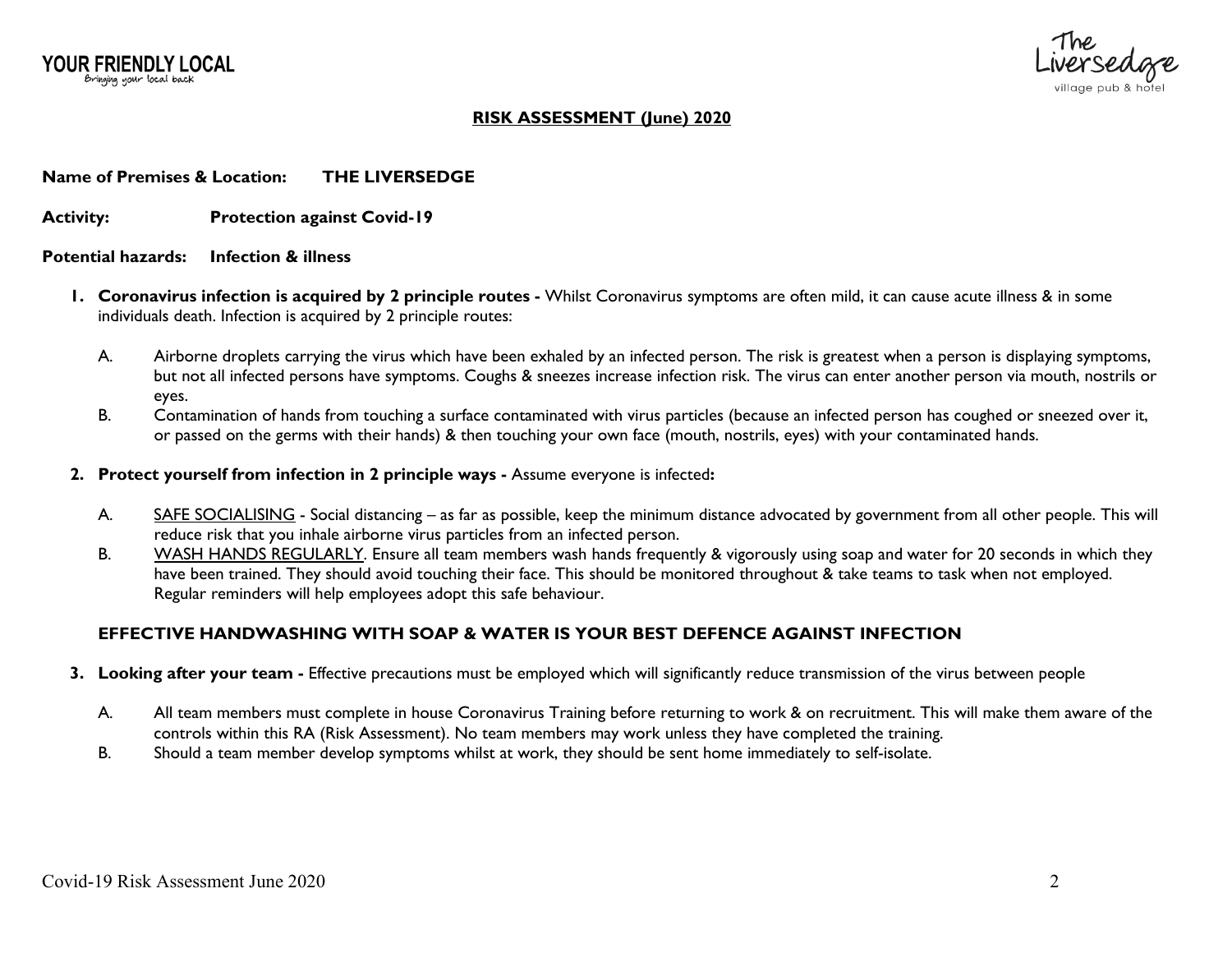**YOUR FRIENDLY LOCAL** 

Bringing your local back



- **4. Keep virus out of the building –** The Virus will only enter the building with another human. Either because they are infected or carry the virus on their hands. It is unlikely to be on stock delivered to the pub/restaurant.
	- A. Display a conspicuous sign that persons can read before entering the building, instructing persons with Covid-19 symptoms not to enter the building.
	- B. Brief team members not to come to work if they have symptoms, or have had symptoms in last 7 days OR someone in their household has had symptoms in previous 14 days.
	- C. Before each team member starts a shift, take their temperature. If above 37.8C, that individual must immediately return home & self-isolate.
	- D. Erect hand hygiene stations at both customer & team member entrances, together with signage requiring all persons on entering the building *sanitise their hands*. Team members must wash hands thoroughly & in accordance with their training, on arrival at work.
	- E. Unless travelling alone in a private vehicle, team members must not travel to work in their work clothing. They should change on arrival at work washing hands before & after changing. If changing clothes is impractical, e.g. due to lack of facilities, they should wear outer clothing over their workwear which can be removed on arrival.
	- F. Team members must not work at more than one pub. Do not loan staff out to other pubs.
- **5. Contractors –** You should instruct contractors to attend outside of trading hours when possible. If they are required to attend during trading hours, you should request they do the following:
	- A. Make an appointment with Chris Windle, Director.
	- B. Call from car park/street on arrival so that access can be arranged, maintaining social distancing & coming into contact with minimum number of people.
	- C. Wear a face covering mask whilst in the building.
	- D. Beer deliveries will require access to cellar & then cellar vacated whilst stock is being delivered. Or alternatively social distance whilst delivery takes place. If possible, leave stock for 24hours or more before handling.
	- E. Always wear disposable gloves or wash hands after handling newly delivered stock.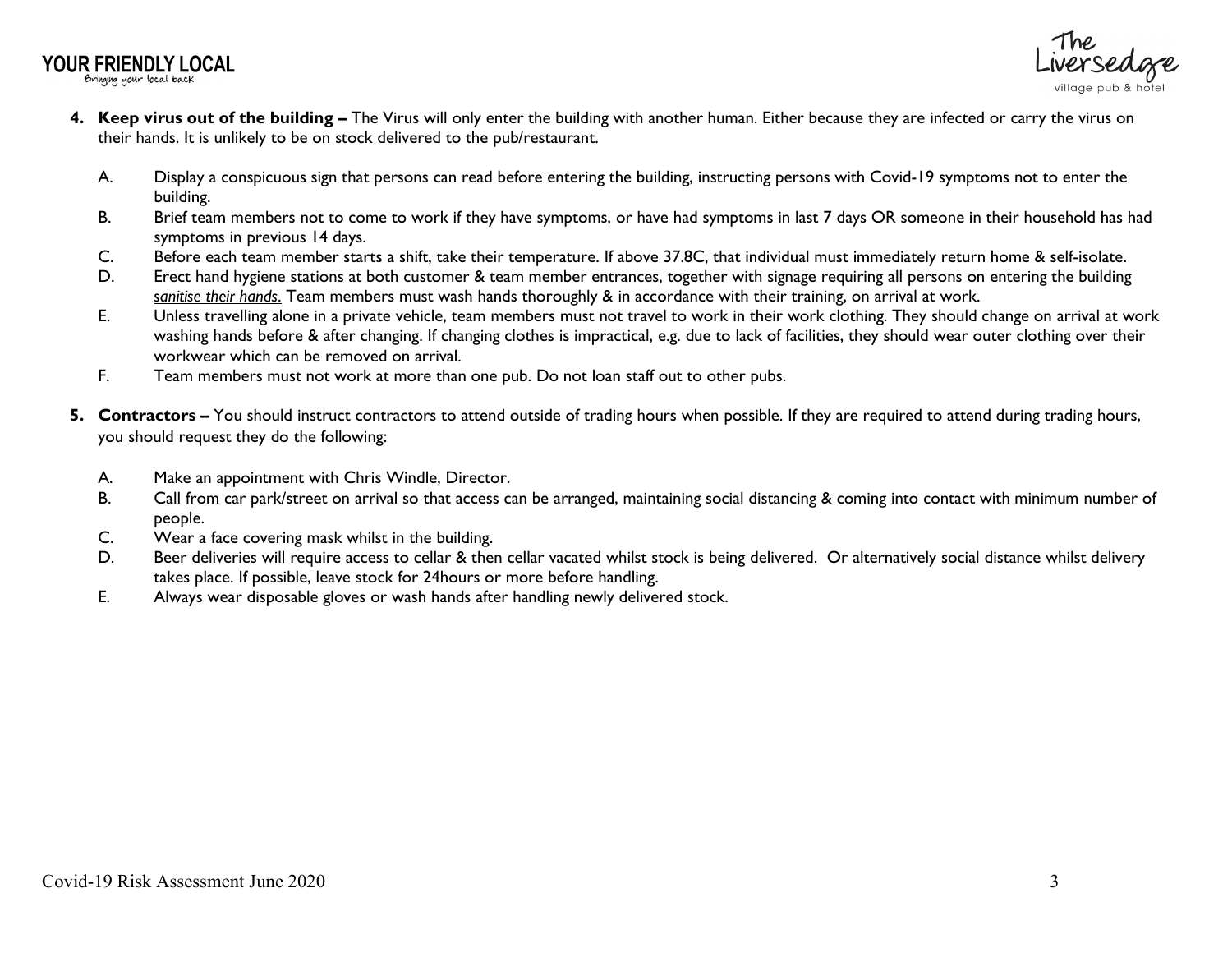



**Risk Assessment control table:** The following table is a checklist for your risk assessment. If you answer "no" for any item you should provide further information on what alternative actions you are able to take to mitigate the risk.

|      | Control implemented (please tick Y/N)                                                                                                                                                                                     | Yes                     | No | If a control has not been employed, what alternative<br>control / actions taken to resolve                                          |
|------|---------------------------------------------------------------------------------------------------------------------------------------------------------------------------------------------------------------------------|-------------------------|----|-------------------------------------------------------------------------------------------------------------------------------------|
| 1.0  | <b>CUSTOMER</b>                                                                                                                                                                                                           |                         |    |                                                                                                                                     |
| 1.1  | Customer encouraged to pre-book tables.                                                                                                                                                                                   | X                       |    | We Are Actively Pushing This Option.                                                                                                |
| 1.2  | Walk-ins permitted if tables are available.                                                                                                                                                                               | $\times$                |    | All Tables Will Be Reserved With Staff Showing<br><b>Customers To Seats</b>                                                         |
| 1.3  | Vertical drinking will not be permitted, although customers may use high tops<br>in bar area.                                                                                                                             | $\overline{\mathsf{X}}$ |    | This Will Be In Force Internally                                                                                                    |
| 1.4  | Put tape on floor parallel to bar to ensure tables & chairs do not encroach<br>within the safe social distance of anyone working behind the bar.                                                                          | X                       |    |                                                                                                                                     |
| 1.5  | Need to manage door during peak periods to ensure customers are not<br>bunching inside the pub. Queuing at entrance or in car park might be<br>necessary & social distancing may need to be encouraged via the door host. | X                       |    |                                                                                                                                     |
| 1.6  | Trade area must be set up to maintain social distancing, some tables & chairs<br>removed or clearly marked as out of use.                                                                                                 | $\overline{X}$          |    |                                                                                                                                     |
| 1.7  | A single customer entrance has been identified with a separate exit door to<br>ensure one-way flow of customers. Signage makes this clear.                                                                                |                         | X  | Clear markings and vison screens installed at both<br>entry/exit points                                                             |
| 1.8  | Alternative access point may be necessary for persons with impaired mobility.<br>Ensure a plan is in place & team are aware of this.                                                                                      | $\overline{\mathsf{X}}$ |    |                                                                                                                                     |
| 1.9  | Customer toilets are managed for single entry or sufficient urinals, hand wash<br>sinks & toilet cubicles are taken out of use to maintain social distancing.                                                             | $\overline{\mathsf{X}}$ |    |                                                                                                                                     |
| 1.10 | Pinch points where social distancing cannot be maintained have been identified<br>& suitable precautions employed.                                                                                                        | $\overline{X}$          |    | Additional signage has been installed throughout<br>encouraging customers to respect other guests and<br>maintain social distancing |
| 1.11 | If possible, open windows etc. to increase flow of external air into building.                                                                                                                                            | X                       |    |                                                                                                                                     |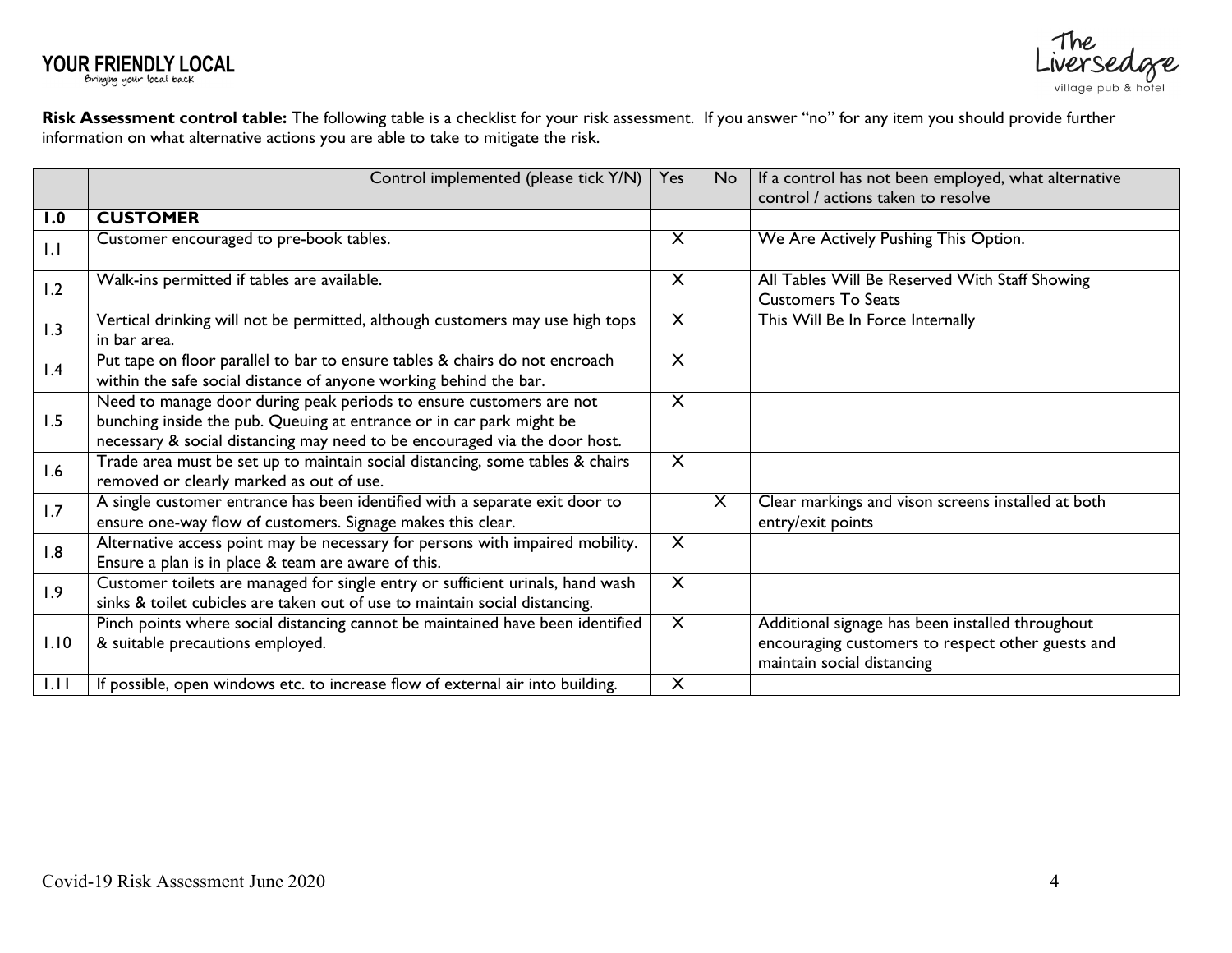# YOUR FRIENDLY LOCAL



|                  | Control implemented (please tick Y/N)                                                                                                                 | Yes                     | <b>No</b> | If a control has not been employed, what alternative |
|------------------|-------------------------------------------------------------------------------------------------------------------------------------------------------|-------------------------|-----------|------------------------------------------------------|
|                  |                                                                                                                                                       |                         |           | control / actions taken to resolve                   |
| 2.0              | <b>TEAM</b>                                                                                                                                           |                         |           |                                                      |
| 2.1              | Team members can stagger breaks & take them away from customers or at                                                                                 | X                       |           |                                                      |
|                  | least maintain social distancing.                                                                                                                     |                         |           |                                                      |
|                  | Team members have been allocated to specific shift teams. Switching between                                                                           | $\overline{\mathsf{X}}$ |           |                                                      |
| 2.2              | teams should not take place unless absolutely necessary and only with                                                                                 |                         |           |                                                      |
|                  | approval.                                                                                                                                             |                         |           |                                                      |
| 2.3              | Team meetings may only be conducted remotely. Any necessary one to one                                                                                | $\times$                |           | Group meetings to be done outside when possible      |
|                  | meeting must observe social distancing.                                                                                                               |                         |           |                                                      |
|                  | All team members in each department. e.g. behind bar or in kitchen, must                                                                              | $\overline{\mathsf{X}}$ |           |                                                      |
|                  | where possible have own work station and where possible be self-sufficient to                                                                         |                         |           |                                                      |
| 2.4              | avoid unnecessary moving around which may compromise social distancing.                                                                               |                         |           |                                                      |
|                  | Staff may occasionally pass each other on the cook-line or behind the bar, but                                                                        |                         |           |                                                      |
|                  | this should be avoided as much as possible.                                                                                                           |                         |           |                                                      |
| 2.5              | Keep uniforms clean. This gives customers confidence.                                                                                                 | $\overline{\mathsf{X}}$ |           |                                                      |
|                  |                                                                                                                                                       |                         |           |                                                      |
| 3.0              | <b>BAR SET UP</b>                                                                                                                                     |                         |           |                                                      |
|                  | Where possible, all drinks will be served to customers seated at tables. Bar                                                                          | X                       |           |                                                      |
| 3.1              | tenders should have their own workspace                                                                                                               |                         |           |                                                      |
|                  |                                                                                                                                                       |                         |           |                                                      |
|                  | <b>KITCHEN SET UP</b>                                                                                                                                 |                         |           |                                                      |
| $\overline{4.0}$ |                                                                                                                                                       |                         |           |                                                      |
|                  | Social distancing must be maintained in the kitchen. More preparation &                                                                               |                         |           |                                                      |
|                  | cleaning time may be required outside of trading hours. Where more than                                                                               | X                       |           |                                                      |
|                  | one person working in kitchen, each must have where possible their own                                                                                |                         |           |                                                      |
| 4.1              | workstation. Minimal amount of floor tape or floor stickers to be used to                                                                             |                         |           |                                                      |
|                  | mark out sections, this may become a trip hazard & will become a dirt trap.<br>Ensure each member of kitchen team understands the boundaries of their |                         |           |                                                      |
|                  |                                                                                                                                                       |                         |           |                                                      |
|                  | workstation & that they have their own dedicated utensils, including                                                                                  |                         |           |                                                      |
|                  | temperature probe.                                                                                                                                    |                         |           |                                                      |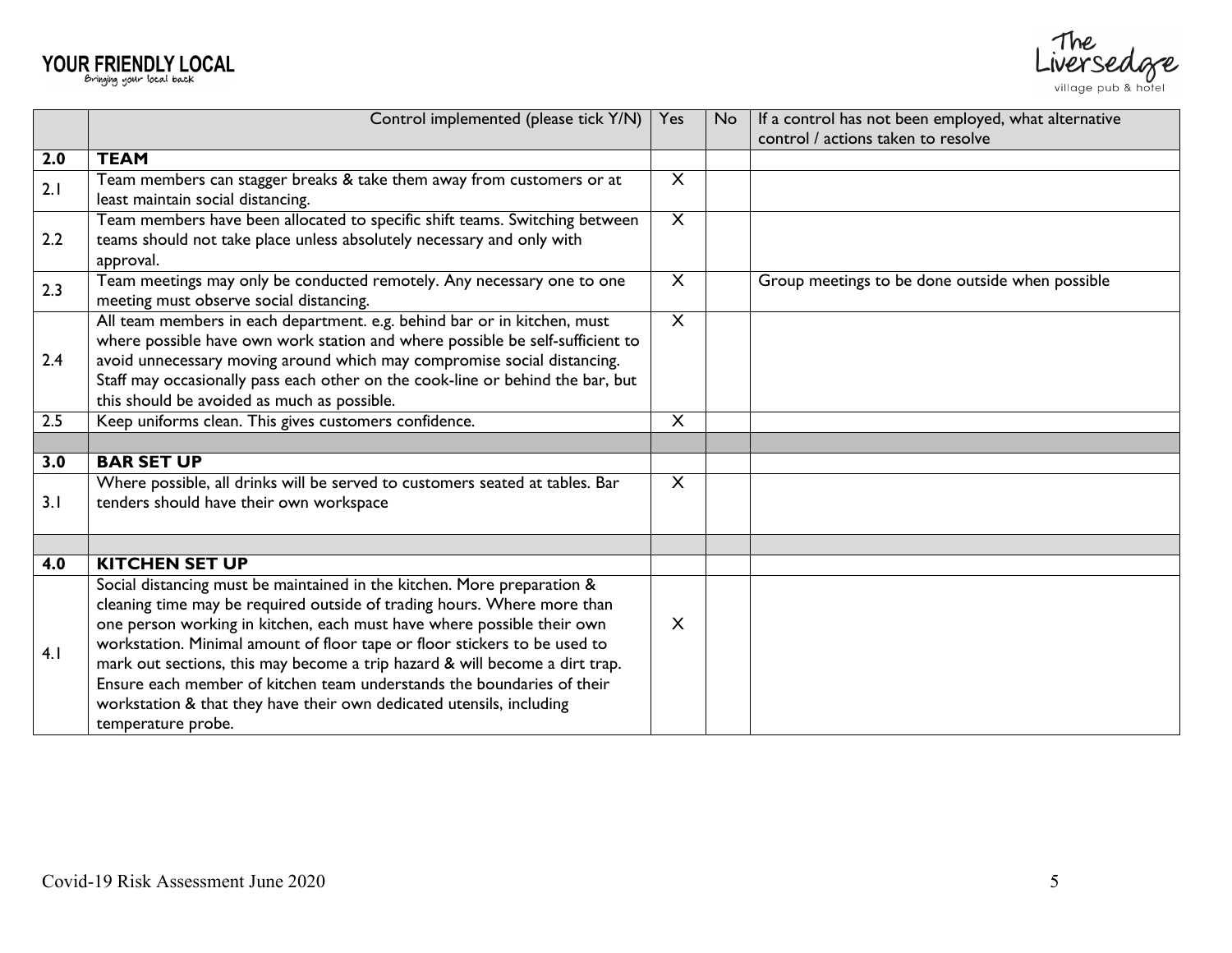



|                  | Control implemented (please tick Y/N)                                                                                                               | Yes                     | No. | If a control has not been employed, what alternative |
|------------------|-----------------------------------------------------------------------------------------------------------------------------------------------------|-------------------------|-----|------------------------------------------------------|
|                  |                                                                                                                                                     |                         |     | control / actions taken to resolve                   |
|                  | <b>KITCHEN SET UP CONTINUED</b>                                                                                                                     |                         |     |                                                      |
| 4.2              | Record here, number who can work in kitchen. Do not include staff collecting<br>food for service.                                                   | $\times$                |     |                                                      |
| 4.3              | Put utensils though pot wash machine between shifts.                                                                                                | X                       |     |                                                      |
| $\overline{4.4}$ | Do not share pens when completing due diligence paperwork.                                                                                          | $\overline{\mathsf{x}}$ |     |                                                      |
| 4.5              | Disposable gloves should be worn for taking in food deliveries & then<br>discarded once this task is complete. Remembering to wash hands after use. | $\overline{\mathsf{x}}$ |     |                                                      |
| 4.6              | Only one person in walk in storage space at a time.                                                                                                 | $\overline{X}$          |     |                                                      |
| 4.7              | Do not allow delivery drivers to enter the BOH (Back of House) area.                                                                                | $\overline{\mathsf{X}}$ |     |                                                      |
|                  |                                                                                                                                                     |                         |     |                                                      |
| 5.0              | <b>HAND SANITISER DISPENSES</b>                                                                                                                     |                         |     |                                                      |
| 5.1              | Should be installed FOH (front of house) and BOH (back of house).                                                                                   | X                       |     |                                                      |
| 5.2              | At customer & team member entrance.                                                                                                                 | $\overline{\mathsf{x}}$ |     |                                                      |
| $\overline{5.3}$ | Adjacent to working till, one for team & another for customers.                                                                                     | $\overline{\mathsf{X}}$ |     |                                                      |
| 5.4              | BOH in location for frequent use.                                                                                                                   | $\overline{\mathsf{X}}$ |     |                                                      |
|                  |                                                                                                                                                     |                         |     |                                                      |
| 6.0              | <b>REDUCE CONTACT</b>                                                                                                                               |                         |     |                                                      |
| 6.1              | Display signage encouraging customers to use contactless payment or on<br>Order & Pay digital platform if available.                                | $\overline{\mathsf{x}}$ |     |                                                      |
| 6.2              | Identify a single till where customers can order & pay for food. Put tape on<br>floor to identify social distancing requirements.                   | $\overline{\mathsf{X}}$ |     |                                                      |
| 6.3              | Any bars must be protected with a clear acrylic screen                                                                                              | $\overline{X}$          |     |                                                      |
|                  | Any cash transactions should be through the gap at the bottom of the screen                                                                         | $\overline{\mathsf{X}}$ |     |                                                      |
| 6.4              | or if no screen ask customer to place cash on the counter and step back                                                                             |                         |     |                                                      |
|                  | following social distancing throughout the transaction                                                                                              |                         |     |                                                      |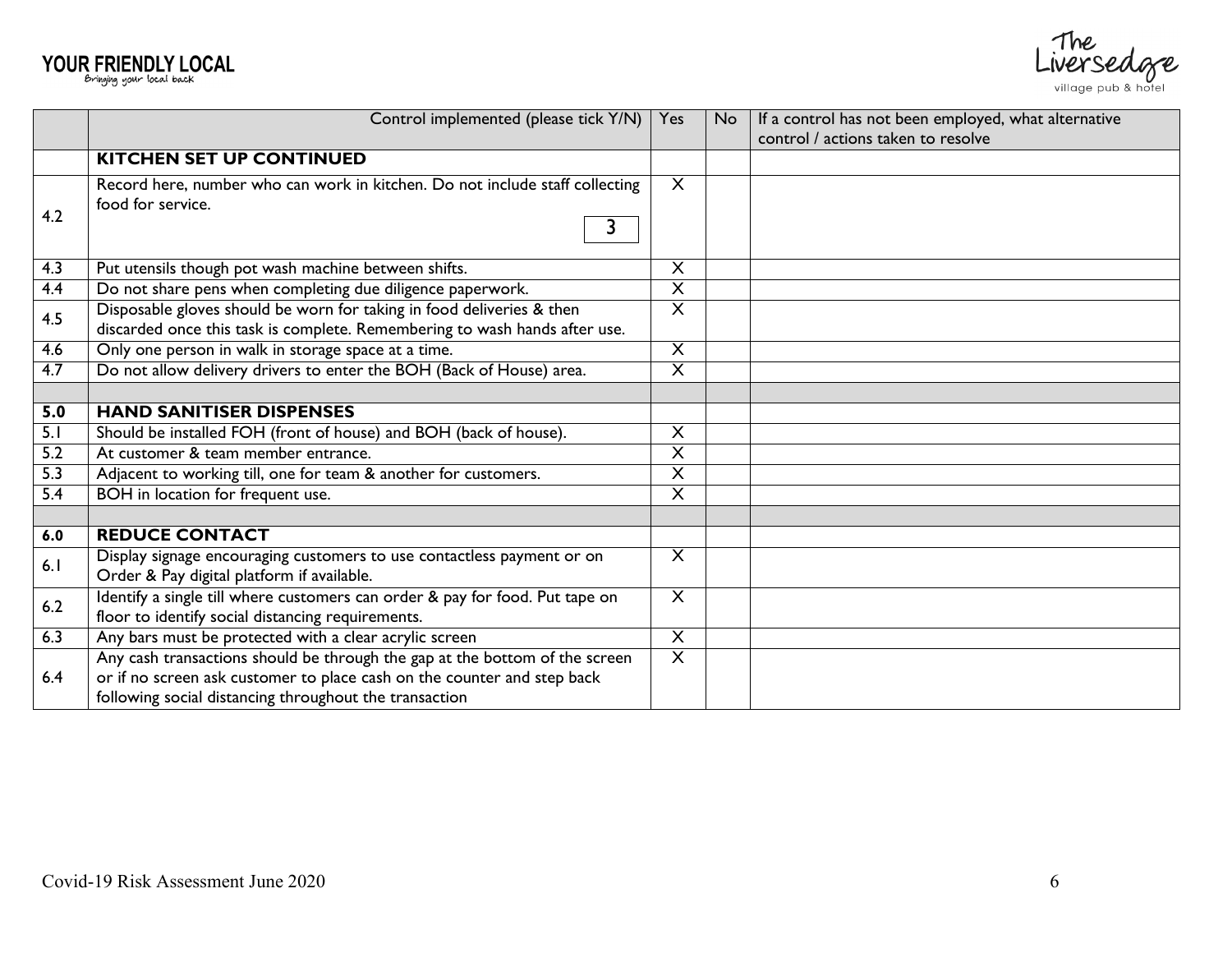| <b>YOUR FRIENDLY LOCAL</b> |  |  |
|----------------------------|--|--|
|                            |  |  |





|     | Control implemented (please tick Y/N)                                             | Yes                     | No. | If a control has not been employed, what alternative |
|-----|-----------------------------------------------------------------------------------|-------------------------|-----|------------------------------------------------------|
|     |                                                                                   |                         |     | control / actions taken to resolve                   |
|     | <b>REDUCE CONTACT CONTINUED</b>                                                   |                         |     |                                                      |
|     | Customers will be expected to remain seated; food & drink will be taken to        | $\overline{\mathsf{X}}$ |     |                                                      |
| 6.5 | their table or if customers are being served drink at the bar social distancing   |                         |     |                                                      |
|     | must be observed. The server moves back from the bar once placing drinks          |                         |     |                                                      |
|     | at the collection point                                                           |                         |     |                                                      |
|     | Team members will need to be FOH to deliver plated food & drinks to tables        | $\times$                |     |                                                      |
|     | & to collect used crockery & glassware. In such circumstances social              |                         |     |                                                      |
| 6.6 | distancing cannot be maintained. Keep contact time with customers to a            |                         |     |                                                      |
|     | minimum. Ensure adequate face masks/coverings are available should team           |                         |     |                                                      |
|     | members wish to wear them.                                                        |                         |     |                                                      |
|     |                                                                                   |                         |     |                                                      |
| 7.0 | <b>TABLE SET UP &amp; TURNING</b>                                                 |                         |     |                                                      |
| 7.1 | Tables will be left empty between customers.                                      | $\overline{\mathsf{X}}$ |     |                                                      |
| 7.2 | Cutlery & condiment sachets will be brought to table at same time food is         | $\overline{\mathsf{X}}$ |     |                                                      |
|     | served.                                                                           |                         |     |                                                      |
| 7.3 | Single use napkins only & disposable sauce sachets. No reusable bottles.          | $\overline{\mathsf{X}}$ |     |                                                      |
| 7.4 | Clear, clean & sanitise tables & chair backs (where customers may have            | $\overline{\mathsf{x}}$ |     |                                                      |
|     | touched them) between each party of customers.                                    |                         |     |                                                      |
| 7.5 | If necessary, return table & chairs to safe distance from others.                 |                         |     |                                                      |
| 7.6 | Use glass trays to collect empty glasses. Do not put fingers where customers      | $\overline{X}$          |     |                                                      |
|     | mouths have been.                                                                 |                         |     |                                                      |
| 7.7 | Always wash hands after clearing tables & glassware.                              | $\overline{X}$          |     |                                                      |
| 7.8 | A pedal bin with close fitting lid, must be provided for staff to dispose of face | $\overline{\mathsf{X}}$ |     |                                                      |
|     | masks & disposable gloves.                                                        |                         |     |                                                      |
|     |                                                                                   |                         |     |                                                      |
| 8.0 | <b>CLEANING MONITOR</b>                                                           |                         |     |                                                      |
| 8.1 | Touching of some surfaces is unavoidable. Frequent cleaning with suitable         | $\times$                |     |                                                      |
|     | sanitizer will kill the virus if it is on the surface                             |                         |     |                                                      |
| 8.2 | Use your nominated cleaning sanitiser.                                            | $\overline{\mathsf{X}}$ |     |                                                      |
|     | Increase frequency of cleaning of all surfaces that are frequently touched.       | $\overline{\mathsf{x}}$ |     |                                                      |
|     | These include door push plates & handles, till buttons, card machines & office    |                         |     |                                                      |
| 8.3 | keypads, toilet handles & all taps, hand dryers, tables, chairs & AWP machines.   |                         |     |                                                      |
|     | During busy periods a dedicated person allocated to this task will increase       |                         |     |                                                      |
|     | customer confidence.                                                              |                         |     |                                                      |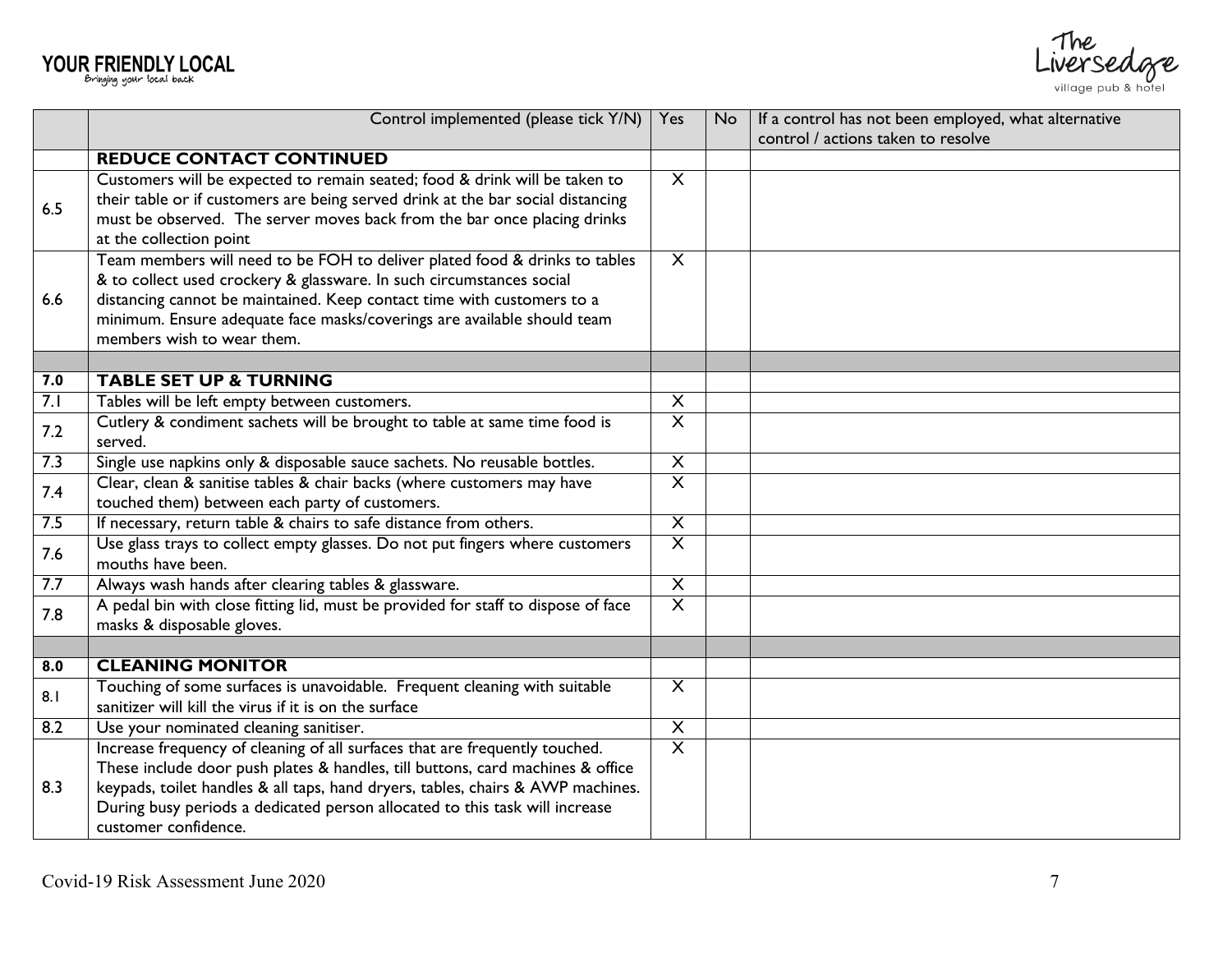

|     | Control implemented (please tick Y/N)   Yes                                   |  | $\overline{N}$   If a control has not been employed, what alternative<br>control / actions taken to resolve |
|-----|-------------------------------------------------------------------------------|--|-------------------------------------------------------------------------------------------------------------|
|     | <b>CLEANING MONITOR CONTINUED</b>                                             |  |                                                                                                             |
|     | AWPs can continue to be played. Consider fitting a hand sanitiser dispenser   |  |                                                                                                             |
| 8.4 | to the wall adjacent to machine & applying tape to floor with a reminder that |  |                                                                                                             |
|     | anyone not playing the machine needs to maintain social distance.             |  |                                                                                                             |

**I declare this business is compliant with Covid-19 Secure guidelines & can safely trade and I have reviewed the Risk Assessment with each member of my team as outlined below.**

| <b>SIGNED:</b> | PRINT NAME:       |  |
|----------------|-------------------|--|
| <b>DATE:</b>   | <b>JOB TITLE:</b> |  |

# **Team:**

By signing I agree and understand the controls that I must follow as outlined in the Risk Assessment above

| <b>TEAM MEMBER NAME</b> | <b>SIGNATURE</b> | <b>DATE</b> |
|-------------------------|------------------|-------------|
|                         |                  |             |
|                         |                  |             |
|                         |                  |             |
|                         |                  |             |
|                         |                  |             |
|                         |                  |             |
|                         |                  |             |
|                         |                  |             |
|                         |                  |             |
|                         |                  |             |
|                         |                  |             |
|                         |                  |             |
|                         |                  |             |
|                         |                  |             |